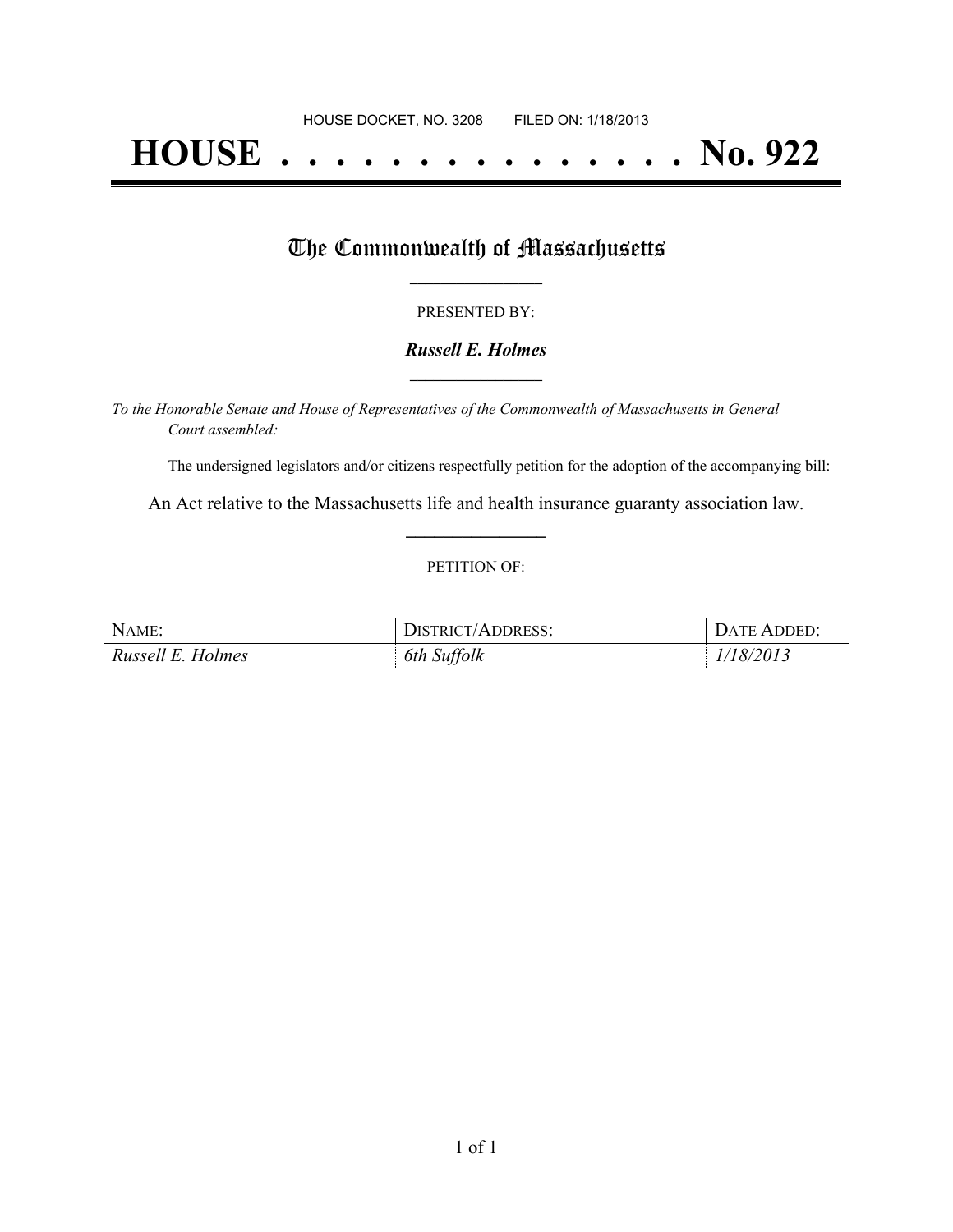## **HOUSE . . . . . . . . . . . . . . . No. 922**

By Mr. Holmes of Boston, a petition (accompanied by bill, House, No. 922) of Russell E. Holmes relative to the Massachusetts life and health insurance guaranty association law. Financial Services.

## The Commonwealth of Massachusetts

**\_\_\_\_\_\_\_\_\_\_\_\_\_\_\_ In the Year Two Thousand Thirteen \_\_\_\_\_\_\_\_\_\_\_\_\_\_\_**

An Act relative to the Massachusetts life and health insurance guaranty association law.

Be it enacted by the Senate and House of Representatives in General Court assembled, and by the authority *of the same, as follows:*

| 1  | SECTION 1. Section 146B of chapter 175 of the General Laws, as appearing in the 2010             |
|----|--------------------------------------------------------------------------------------------------|
| 2  | Official Edition, is hereby amended by striking Subsection (2) and replacing it with the         |
| 3  | following:- (2) As used in this section the following words shall, unless the context otherwise  |
| 4  | requires, have the following meanings:-                                                          |
| 5  | "Account", any of the three accounts created under subsection (6).                               |
| 6  | "Association", the Massachusetts Life and Health Insurance Guaranty Association                  |
| 7  | created under subsection (6).                                                                    |
| 8  | "Basic Hospital Expense Insurance", coverage for services rendered while confined in a           |
| 9  | hospital.                                                                                        |
| 10 | "Basic Medical-Surgical Expense Insurance", coverage for in-hospital or surgical health          |
| 11 | services rendered by a physician or other covered health care provider.                          |
| 12 | "Benefit plan", a specific employee, union or association of natural persons benefit             |
| 13 | plan. "Contractual obligation", any obligation under a policy or contract or portion thereof for |
| 14 | which coverage is provided under subsection (4).                                                 |
| 15 | "Covered policy or contract", any policy, contract or group certificate within the scope of      |
| 16 | this section as provided in subsection (4).                                                      |
| 17 | "Disability Income Insurance", coverage providing weekly or monthly benefits to replace          |
| 18 | income that is lost due to disability arising from accident and/or sickness. It also includes    |
|    | $1 \cdot \mathcal{L} 17$                                                                         |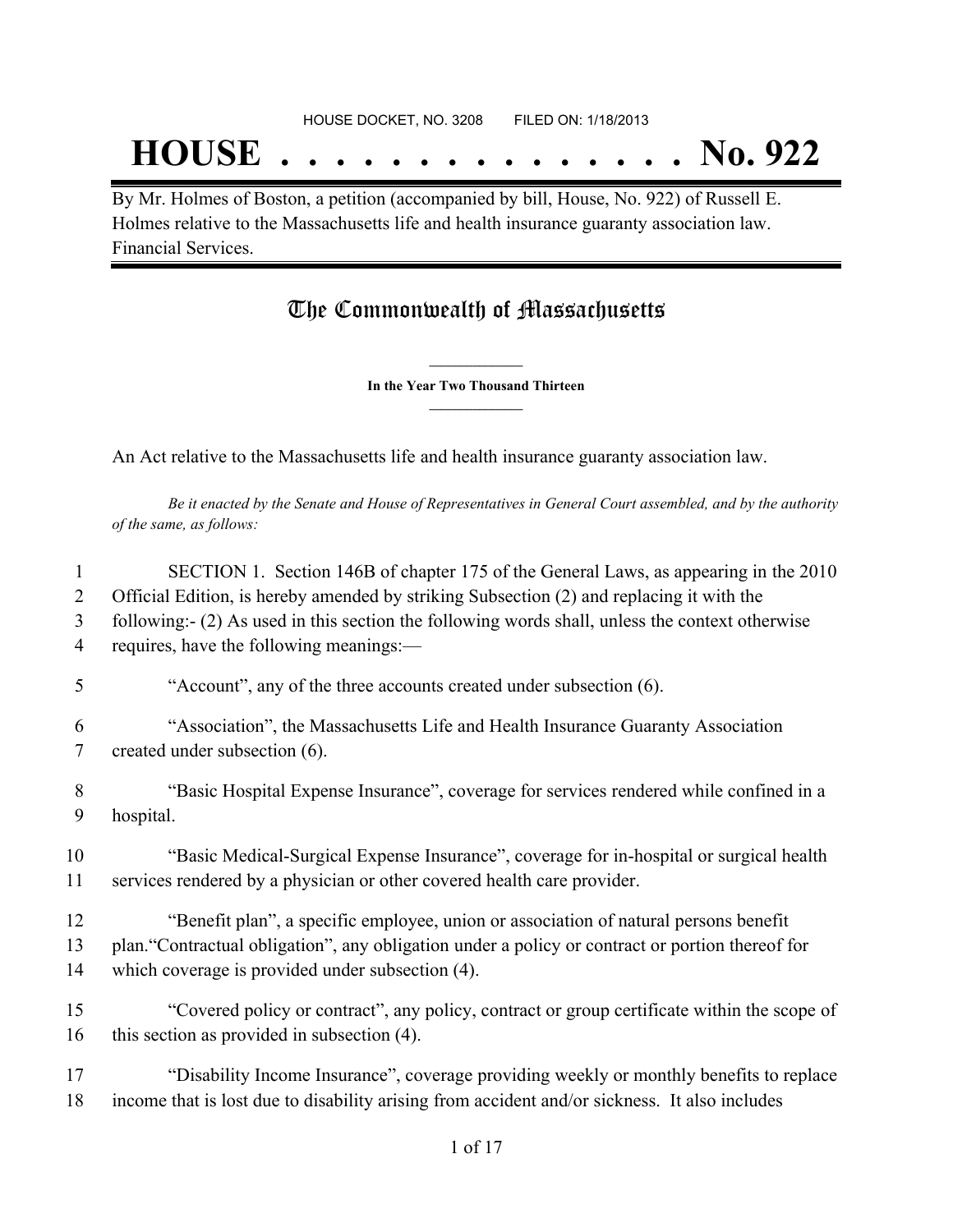- business expense insurance and business buy-out insurance policies that condition receipt of
- benefits upon the disability of the insured. "Impaired insurer", a member insurer which, is not an
- insolvent insurer, and (a) is deemed by the commissioner to be potentially unable to meet its
- obligations, or (b) is placed under an order of rehabilitation or conservation by a court of
- competent jurisdiction.
- "Insolvent insurer", a member insurer which is placed under an order of liquidation by a court of competent jurisdiction with a finding of insolvency.
- 

"Long term Care Insurance", coverage as described in Section 1 of Ch. 176U.

 "Major Medical Expense Insurance", coverage for inpatient and outpatient health care services.

 "Member insurer", any insurer licensed or which holds a certificate of authority to transact in the commonwealth any kind of insurance for which coverage is provided under subsection (4) and any insurer whose license or certificate of authority to transact in the commonwealth such insurance may have been suspended, revoked, not renewed, or voluntarily withdrawn after the effective date of this section, other than a (a) fraternal benefit society, (b) mutual protective association, (c) mutual assessment company or other entity that operates on an assessment basis, (d) medical service corporation, (e) hospital service corporation, (f) health maintenance organization, (g) dental service corporation, (h) optometric service corporation, (i) mandatory state pooling plan, (j) insurance exchange, or (k) any other entity similar to any of the above.

 "NAIC", the National Association of Insurance Commissioners or its successor organization.

 "Owner" of a policy or contract and "policy owner" and "contract owner", the person who is identified as the legal owner under the terms of the policy or contract or who is otherwise vested with legal title to the policy or contract through a valid assignment completed in accordance with the terms of the policy or contract and properly recorded as the owner on the books of the insurer. The terms owner, contract owner and policy owner do not include persons with a mere beneficial interest in a policy or contract."Person", any individual, corporation, limited liability company, partnership, association governmental body or entity or voluntary organization.

 "Premiums", amounts received on covered policies or contracts, less premiums, considerations and deposits returned thereon, and less dividends and experience credits thereon. Premiums does not include any amount received for any policies or contracts or for the portions of any policies or contracts for which coverage is not provided under subsection (4) (B), except that assessable premiums shall not be reduced on account of subsection (4) (B) (2) (d) relating to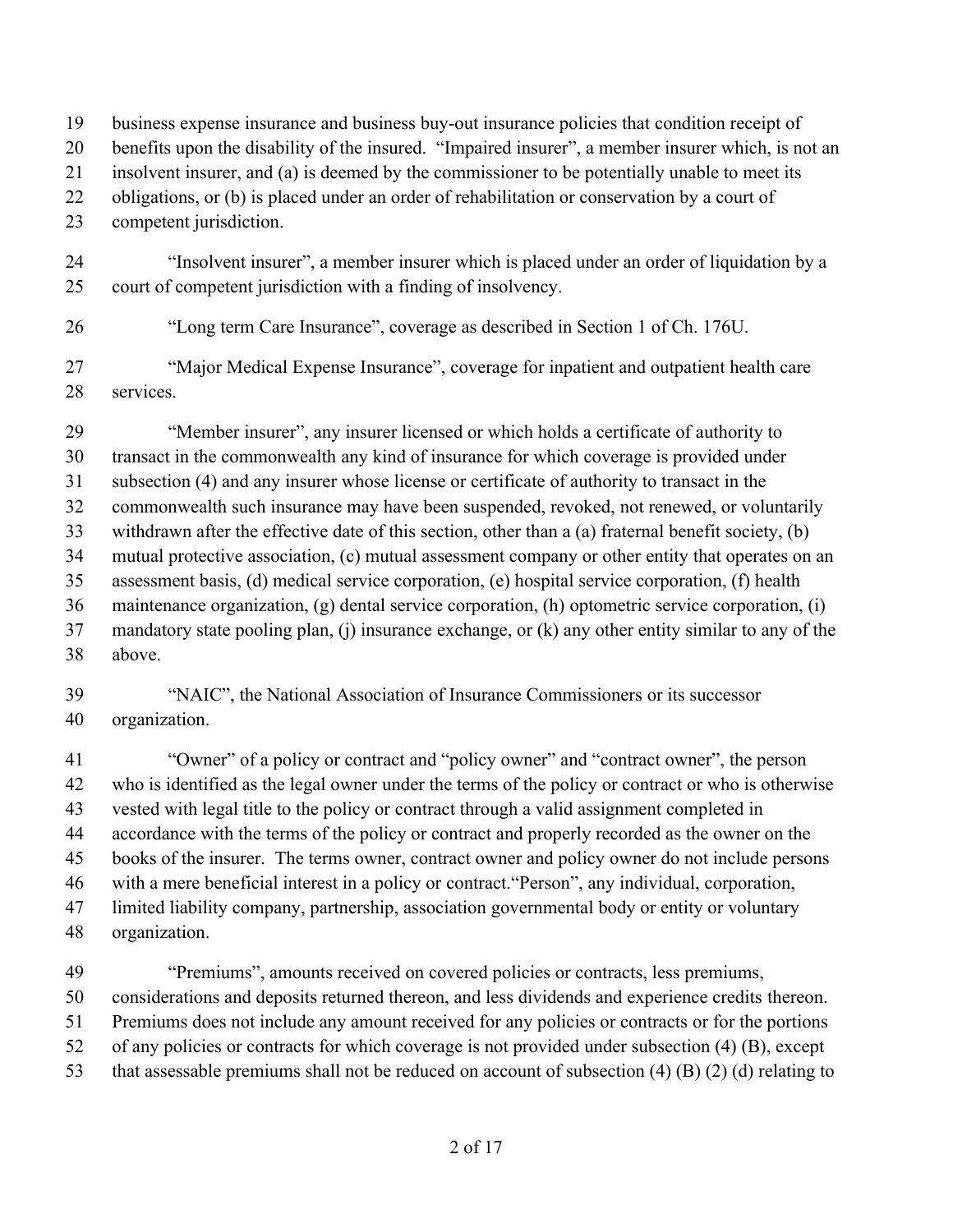- interest limitations and subsection (4) (B) (3) relating to limitations with respect to one
- individual and one contract owner. Premiums shall not include:

 With respect to multiple non-group policies of life insurance owned by one owner, whether the policy owner is an individual, firm, corporation or other person, and whether the persons insured are officers, managers, employees or other persons, premiums in excess of 59 \$5,000,000 with respect to these policies or contracts, regardless of the number of policies or contracts held by the owner. "Principal Place of Business" of a plan sponsor or a person other than a natural person is the single state in which the natural persons who establish policy for the direction, control and coordination of the operations of the entity as a whole primarily exercise that function, determined by the association in its reasonable judgment by considering the following factors: (a) The state in which the primary executive and administrative headquarters of the entity is located; (b) The state in which the principal office of the chief executive officer of the entity is

located;

 (c) The state in which the board of directors (or similar governing person or persons) of the entity conducts the majority of its meetings;

 (d) The state in which the executive or management committee of the board of directors (or similar governing person or persons) of the entity conducts the majority of its meetings;

- (e) The state from which management of the overall operations of the entity is directed; and
- (f) In the case of a benefit plan sponsored by affiliated companies comprising a consolidated corporation, the state in which the holding company or controlling affiliate has its principal place of business as determined using the above factors.

 However, in the case of a plan sponsor, if more than fifty percent (50%) of the participants in the benefit plan are employed in a single state that state shall be deemed to be the principal place of business of the plan sponsor.

 In the case of a benefit plan established or maintained by two (2) or more employers or jointly by one or more employers and one or more employee organizations, the principal place of business of a plan sponsor of such a benefit plan shall be deemed to be the principal place of business of the association, committee, joint board of trustees or other similar group of representatives of the parties who establish or maintain the benefit plan that, in lieu of a specific or clear designation of a principal place of business, shall be deemed to be the principal place of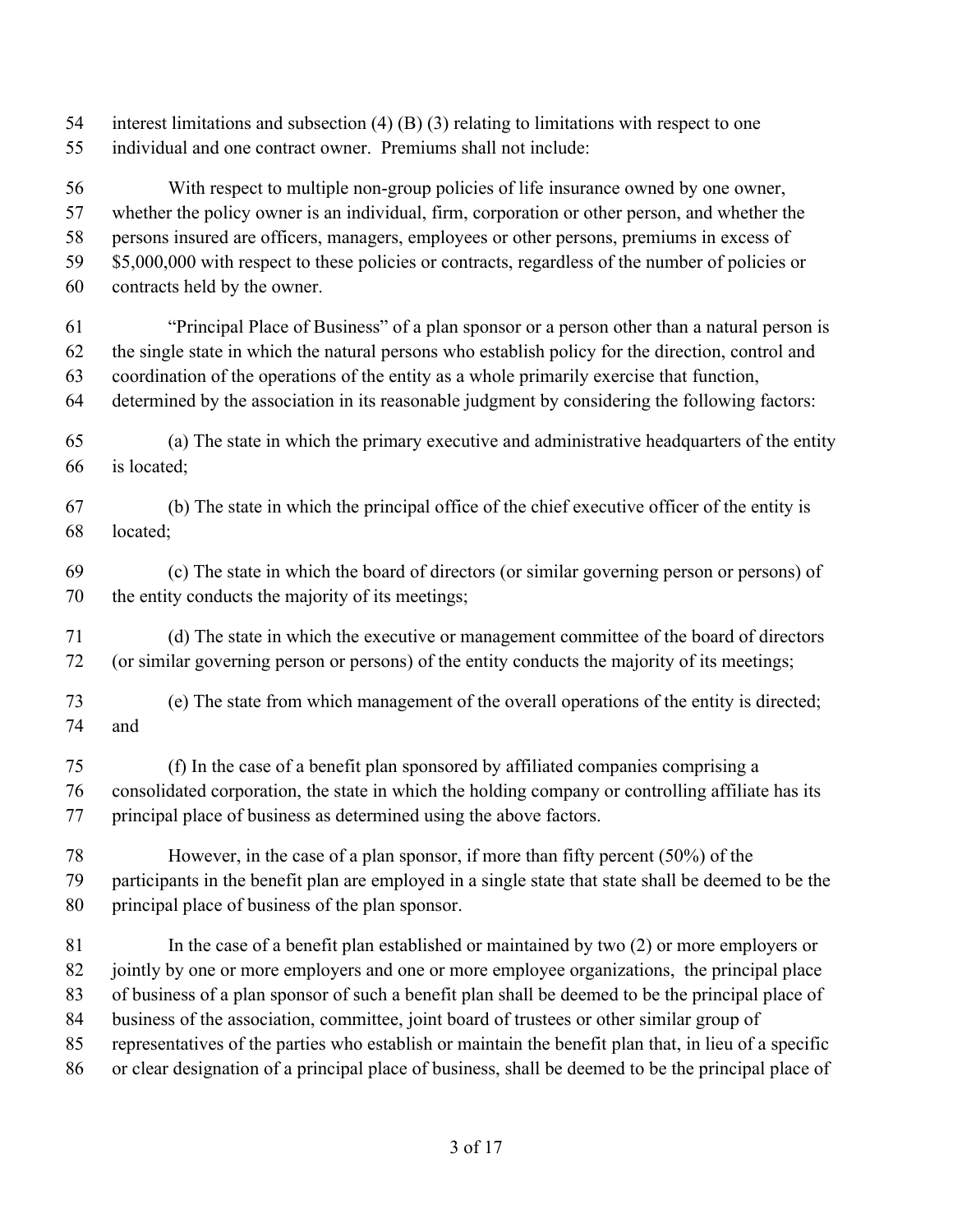business of the employer or employer organization that has the largest investment in the benefit plan in question.

 "Receivership court", means the court in the insolvent or impaired insurer's state having jurisdiction over the conservation, rehabilitation or liquidation of the insurer.

 "Published monthly average", the monthly average of the composite yield on seasoned corporate bonds as:-(a) published by Moody's Investors Service, Inc., or any successor thereto, or (b) established by regulation promulgated by the commissioner setting forth a substantially similar average in the event that such monthly average is no longer so published.

 "Resident", any person who resides in the commonwealth at the time a member insurer is determined to be an impaired or insolvent insurer and to whom a contractual obligation is owed. A person may be a resident of only one state, which in the case of a person, other than a natural person, shall be its principal place of business. Citizens of the United States that are either (i) residents of foreign countries, or (ii) residents of United States possessions, territories or protectorates that do not have an association similar to the Association created by this section, shall be deemed residents of the state of domicile of the insurer that issued the policies or contracts.

 "Structured settlement annuity", means an annuity purchased in order to fund periodic payments for a plaintiff or other claimant in payment for or with respect to personal injury suffered by the plaintiff or other claimant.

 "Supplemental contract", any agreement entered into for the distribution of policy or contract

 SECTION 2. Subsection (2) of Section 146B of chapter 175 of the General Laws, as appearing in the 2010 Official Edition, is hereby further amended by inserting after the word "corporation", in line 33, the following:- , limited liability company, government body or entity

 SECTION 3. Subsection (2) of Section 146B of chapter 175 of the General Laws, as appearing in the 2010 Official Edition, is hereby further amended by striking out, in lines 39 through 41, the words "paragraph (B) of subsection (4), except for subclause (d) of clause (2) of said paragraph (B) and clause (3) of paragraph (B)" and inserting in place thereof the following:- subsection (4)(B), except that assessable premiums shall not be reduced on account of subsection 116 (4)(B)(2)(d) relating to interest limitations and subsection (4)(B)(3) relating to limitations with respect to one individual and one contract owner. Premiums shall not include, with respect to multiple non-group policies of life insurance owned by one owner, whether the policy owner is an individual, firm, corporation or other person, and whether the persons insured are officers, managers, employees or other persons, premiums in excess of \$5,000,000 with respect to these policies or contracts, regardless of the number of policies or contracts held by the owner.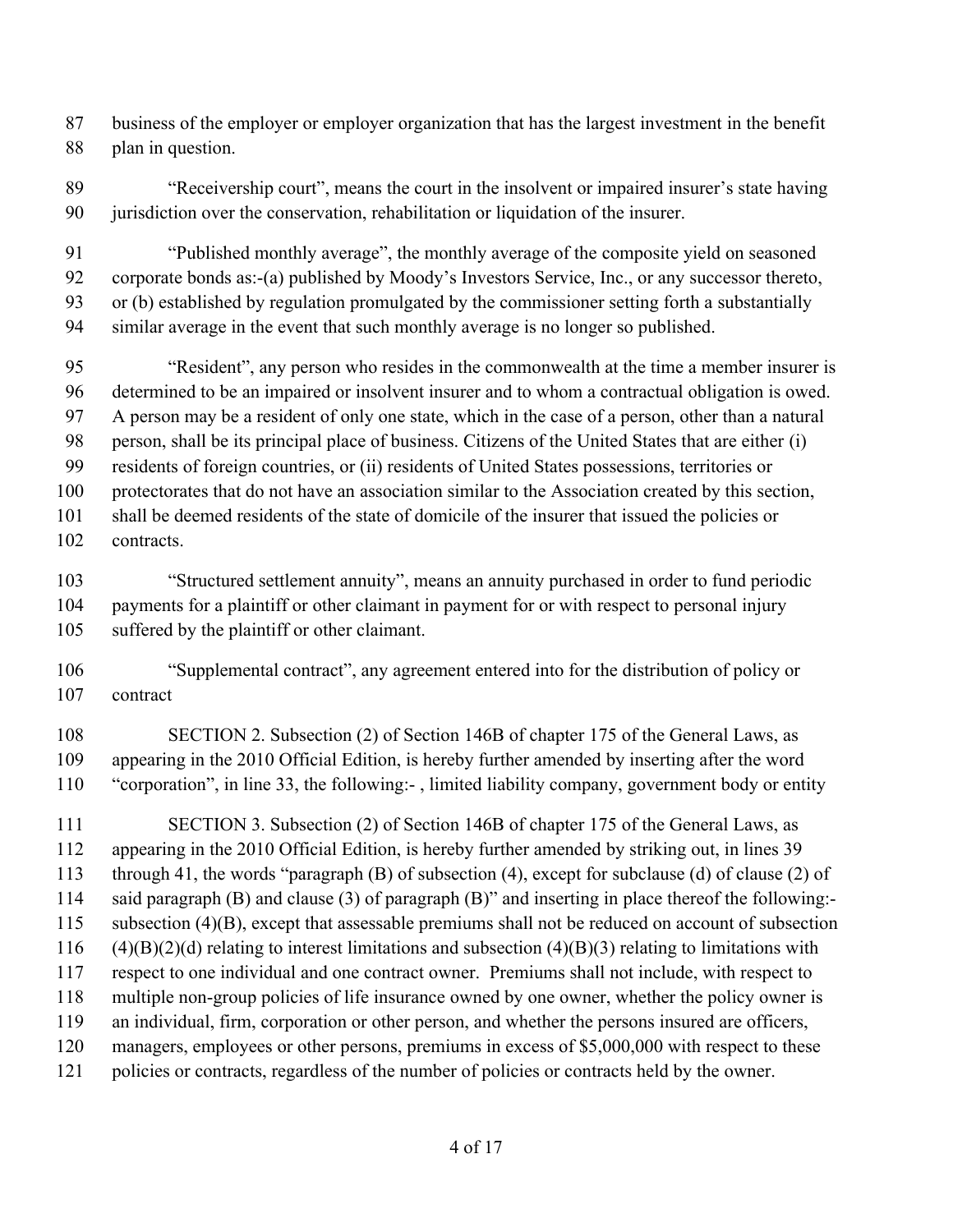SECTION 4. Subsection 2 of Section 146B of chapter 175 of the General Laws, as appearing in the 2010 Official Edition, is hereby further amended by inserting after the word "business." in line 52 the following:- Citizens of the United States that are either (a) residents of foreign countries, or (b) residents of United States possessions, territories or protectorates that do not have an association similar to the Association created by this section, shall be deemed residents of the state of domicile of the insurer that issued the policies or contracts.

128 SECTION 5. Subsection 4(A) of Section 146B of chapter 175 of the General Laws, as appearing in the 2010 Official Edition, is hereby amended by striking out, in lines 70 through 77, the words "To persons who are owners of such policies or contracts, or are insureds or annuitants under such policies or contracts, and who (a) are residents, or (b) are not residents, but only under all of the following conditions: (i) the insurer which issued such policies or contracts is domiciled in the commonwealth, (ii) such insurers never held a license or certificate of authority in the states in which such persons reside, (iii) such states have a life and health insurance guaranty association, and (iv) such persons are not eligible for coverage by such guaranty association" and inserting in place thereof the following:- To persons who are owners of or certificate holders under such policies or contracts (other than structured settlement annuities), and in each case who (a) are residents, or (b) are not residents, but only under all of the following conditions: (i) the insurers which issued such policies or contracts are domiciled in the commonwealth, (ii) the states in which the persons reside have a life and health insurance guaranty association, and (iii) such persons are not eligible for coverage by such guaranty association due to the fact that the insurer was not licensed in the state at the time specified in the state's guaranty association law

### 144 SECTION 6. Subsection (4)(A) of Section 146B of chapter 175 of the General Laws, as appearing in the 2010 Official Edition, is hereby amended by inserting, after the words "guaranty association law," in line 77 the following paragraphs:- (3) For structured settlement annuities, 147 subsection  $(4)(A)(1)$  and subsection  $(4)(A)(2)$  shall not apply, and this section shall (except as 148 provided in subsection (4)(A)(4) and subsection (4)(A)(5)) provide coverage to a person who is a payee under a structured settlement annuity or beneficiary of a payee if the payee is deceased), if the payee:

(a) is a resident regardless of where the contract owner resides, or

(b) is not a resident, but only under both of the following conditions:

(i)(l) the contract owner of the structured settlement is a resident; or

(ll) the contract owner of the structured settlement is not a resident; but

 (A) the insurer that issued the structured settlement annuity is domiciled in the commonwealth; and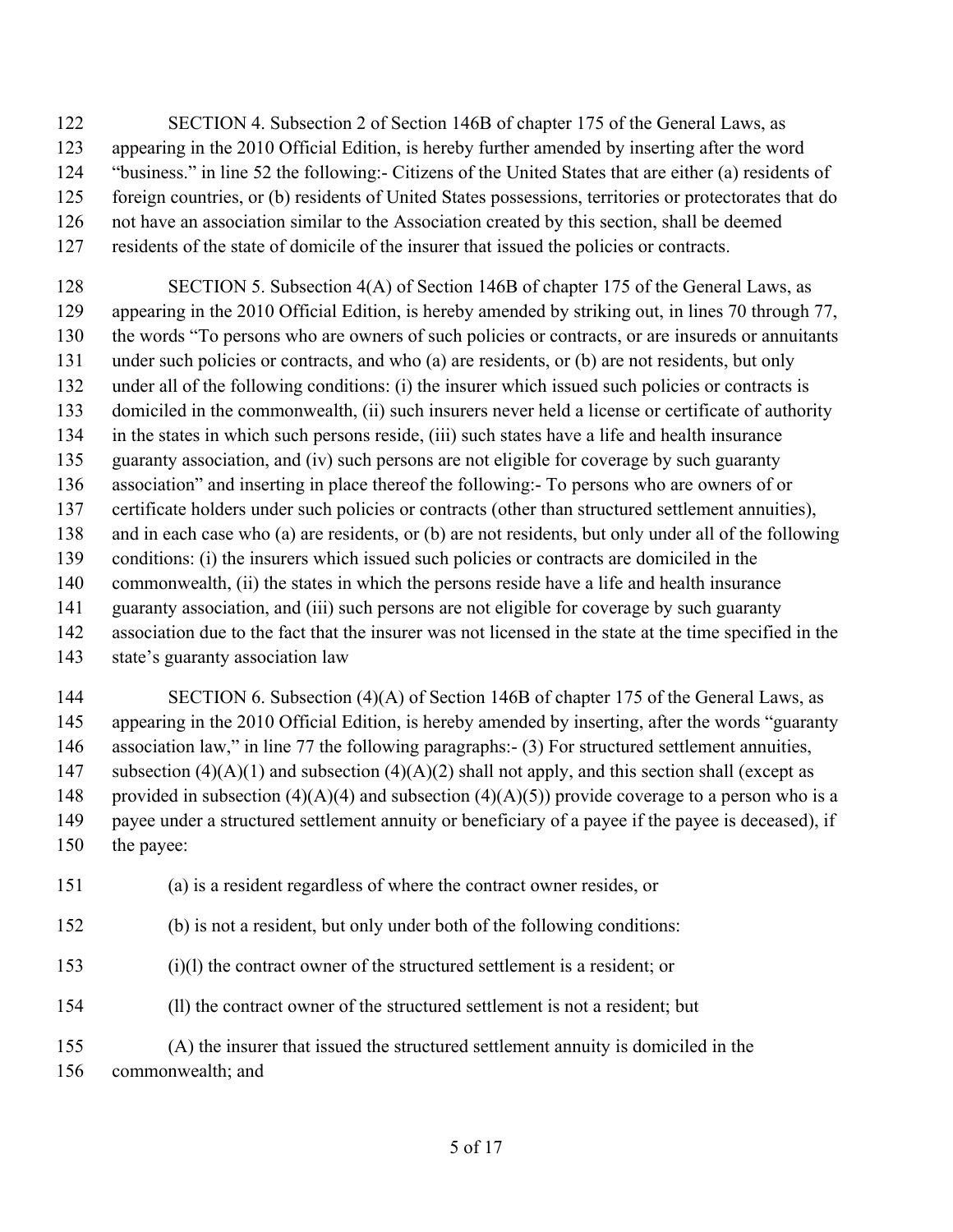- (B) the states in which the persons reside have a life and health insurance guaranty association; and
- (ii) neither the payee (or beneficiary) nor the contract owner is eligible for coverage by 160 the association of the state in which the payee or contract owner resides.
- (4) This section shall not provide coverage to a person who is a payee (or beneficiary) of a contract owner resident of this commonwealth, if the payee (or beneficiary) is afforded any coverage by the association of another state.
- (5) This section is intended to provide coverage to a person who is a resident of this commonwealth and, in special circumstances to a non-resident. In order to avoid duplicate coverage, if a person who would otherwise receive coverage under this section is provided coverage under the laws of any other state, the person shall not be provided coverage under this section. In determining the application of the provisions of this paragraph in situations where a person could be covered by the association of more than one state, whether as an owner or payee, beneficiary or assignee, this section shall be construed in conjunction with other state laws to result in coverage by only one association.
- 172 SECTION 7. Subsection 4(B) of Section 146B of chapter 175 of the General Laws, as appearing in the 2010 Official Edition, is hereby further amended by inserting after the word "based" in line 94 the following:- or the interest rate, crediting rate or similar factor determined by use of an index or other external reference stated in the policy or contract employed in calculating returns or changes in value
- SECTION 8. Subsection 4(B) of Section 146B of chapter 175 of the General Laws, as appearing in the 2010 Official Edition, is hereby further amended by inserting after the words "the commonwealth.", in line 120, the following:- (h) any policy or contract and any portion of a 180 policy or contract to the extent that the assessments required by subsection (9) with respect to the 181 policy or contract are pre-empted by federal or state law;
- (i) any obligation that does not arise under the express written terms of the policy or contract issued to the contract owner or policy owner, including without limitation:
- (i) claims based on marketing materials;
- (ii) claims based on side letters, riders or other documents that were issued by the insurer without meeting applicable policy form filing or approval requirements;
- 187 (iii) misrepresentation of or regarding policy benefits;
- (iv) extra-contractual claims, such as claims relating to bad faith in the payment of claims, punitive or exemplary damages or attorneys fees and costs; or
- (v) a claim for penalties or consequential or incidental damages.
	- of 17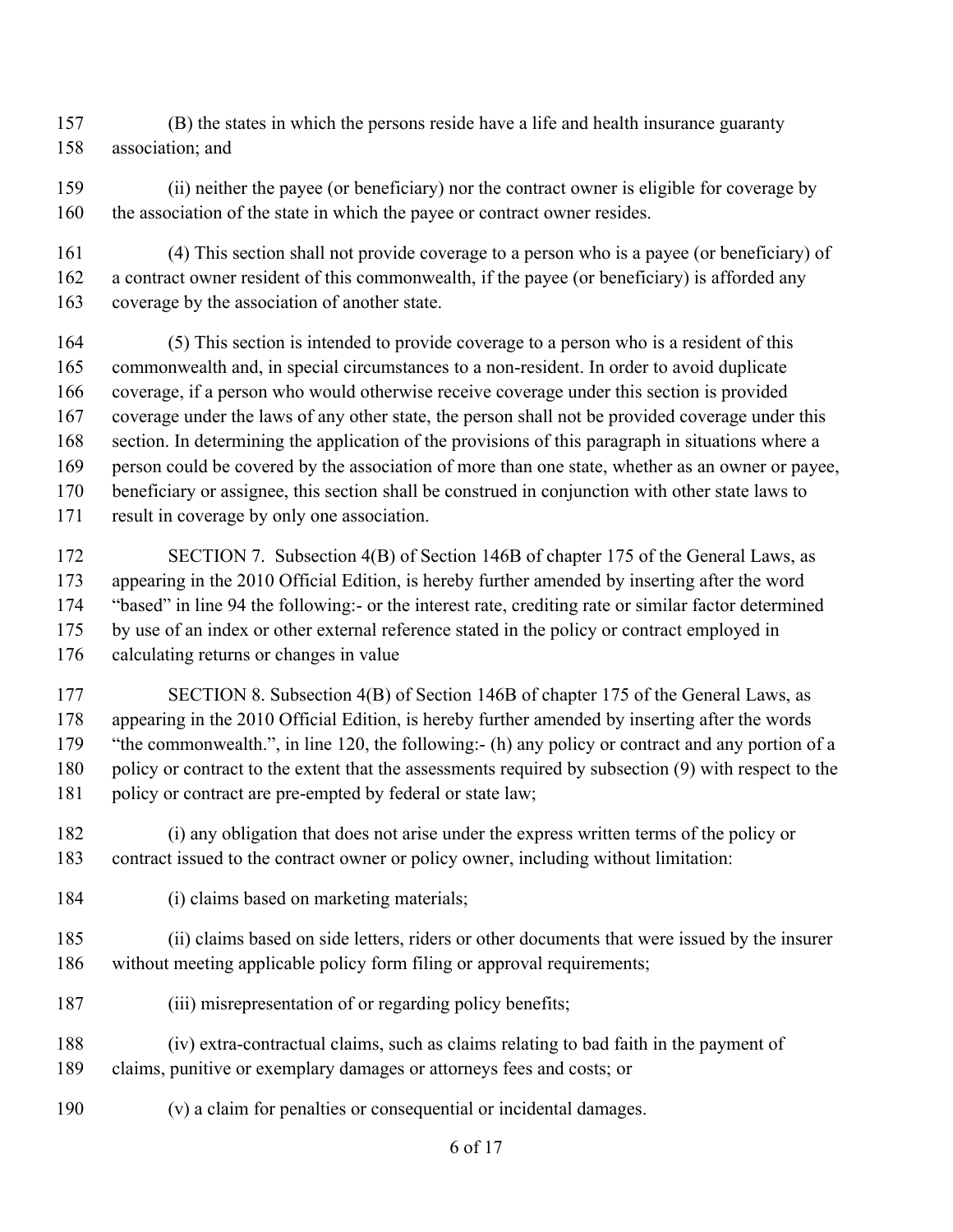(j) Any portion of a policy or contract to the extent it provides for interest or other changes in value to be determined by the use of an index or other external reference stated in the policy or contract but which have not been credited to the policy or contract, or as to which the policy or contract owner's rights are subject to forfeiture, as of the date the member insurer becomes an impaired or insolvent insurer under this section, whichever is earlier. If a policy's or contract's interest or changes in value are credited less frequently than annually, then for the purposes of determining the values that have been credited and are not subject to forfeiture under 198 this subsection  $(4)(B)(2)(i)$ , the interest or change in value determined by using the procedures defined in the policy or contract will be credited as if the contractual date of crediting interest or changing values was the date of impairment or insolvency, whichever is earlier, and will not be subject to forfeiture.

 (k) a policy or contract providing any hospital, medical, prescription drug or other health care benefits pursuant to Part C or Part D of Subchapter XVIII, Chapter 7 of Title 42 of the United States Code (commonly known as Medicare Part C&D) or any regulation issued pursuant thereto.

 SECTION 9. Subsection 4(B) of Section 146B of chapter 175 of the General Laws, as appearing in the 2010 Official Edition, is hereby further amended by inserting after the word "life" in line 125 the following:- regardless of the number of policies or contracts

 SECTION 10. Subsection 4(B) of Section 146B of chapter 175 of the General Laws, as appearing in the 2010 Official Edition, is hereby amended by striking out, in lines 128 through 135, the words "(ii) one hundred thousand dollars in health insurance benefits, including any net cash surrender and net cash withdrawal values; (iii) one hundred thousand dollars in the present value of annuity benefits, including net cash surrender and net cash withdrawal values; but in no event shall the association's liability exceed three hundred thousand dollars in the aggregate for all life insurance, health insurance and annuity benefits, including net cash surrender and net cash withdrawal values" and inserting in place thereof the following:-

(ii) In health insurance benefits:

 (I) \$100,000 for coverages not defined as disability income insurance or basic hospital expense insurance, basic medical – surgical insurance, major medical expense insurance or long term care insurance, including any cash surrender and net cash withdrawal values.

(II) \$300,000 for disability income insurance, and \$300,000 for long term care insurance.

 (III) \$500,000 for basic hospital expense insurance, basic medical - surgical expense insurance or major medical expense insurance.

 (iii) \$250,000 in the present value of annuity benefits, including net cash surrender and net cash withdrawal values.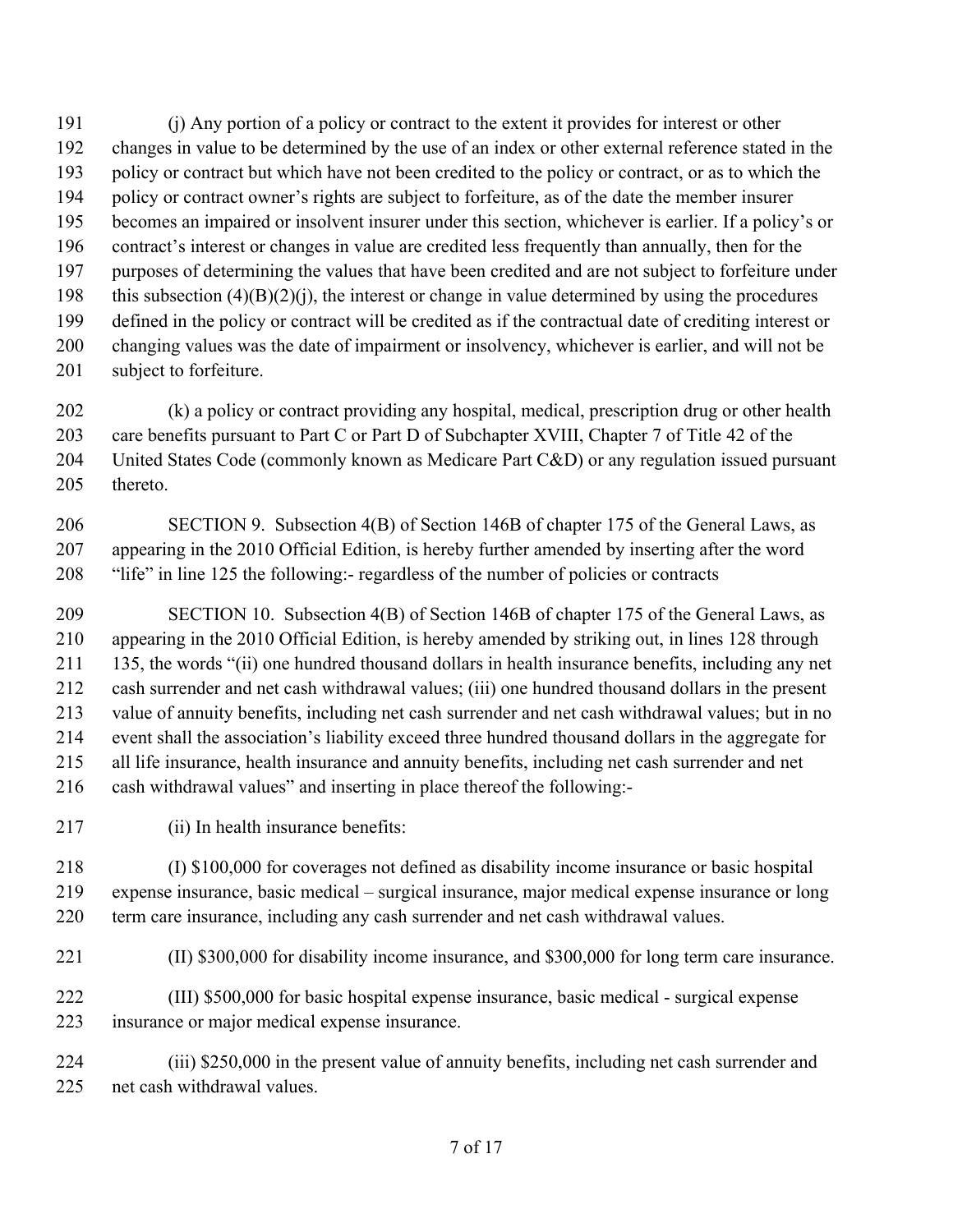- 226 SECTION 11. Subsection(4)(B) of Section 146B of chapter 175 of the General Laws, as appearing in the 2010 Official Edition, is hereby further amended by inserting after sub-clause (b) the following sub-clauses:- (c) with respect to each payee of a structured settlement annuity (or beneficiary or beneficiaries of the payee if deceased), \$250,000 in present value of annuity benefits in the aggregate, including net cash surrender and net cash withdrawal values;
- (d) However, in no event shall the association be obligated to cover more than (i) an aggregate of \$300,000 in benefits with respect to any one life under subclauses (b) and (c) except with respect to benefits for basic hospital expense insurance, basic medical-surgical insurance or major medical expense insurance under subclause (b)(ii)(III), in which case the aggregate liability of the association shall not exceed \$500,000 with respect to any one individual, or (ii) with respect to one owner of multiple non-group policies of life insurance, whether the policy owner is an individual, firm, corporation or other person, and whether the persons insured are officers, managers, employees or other persons, more than \$5,000,000 in benefits, regardless of the number of policies and contracts held by the owner.
- (e) The limitations set forth in the subsection are limitations on the benefits for which the association is obligated before taking into account either its subrogation and assignment rights or the extent to which those benefits could be provided out of the assets of the impaired or insolvent insurer attributable to covered policies. The costs of the association's obligations under this section may be met by the use of assets attributable to covered policies or reimbursed to the association pursuant to its subrogation and assignment rights.
- SECTION 12. Subsection (4) of Section 146B of chapter 175 of the General Laws is hereby further amended by inserting after paragraph (C) the following paragraph:-
- (D) In performing its obligations to provide coverage under subsection (8), the association shall not be required to guarantee, assume, reinsure, or perform, or cause to be guaranteed, assumed, or reinsured, or performed , the contractual obligations of the impaired or insolvent insurer under a covered policy or contract that do not materially affect the economic values or economic benefits of the covered policy or contract.
- SECTION 13. Subsection (5) of Section 146B of chapter 175 of the General Laws, as appearing in the 2010 Official Edition, is hereby amended by striking out subsection (5) and inserting in place thereof the following subsection:- (5) This section shall be construed to effect 256 the purpose under subsection (3).
- SECTION 14. Section 146B of chapter 175 of the General Laws, as appearing in the 2010 Official Edition, is hereby amended by striking out subsection 8(A) and inserting in place 259 thereof the following subsection:-  $(8)(A)$  If a member is an impaired insurer, the association may, in its discretion, and subject to any conditions imposed by the association that do not impair the contractual obligations of the impaired insurer and that are approved by the commissioner,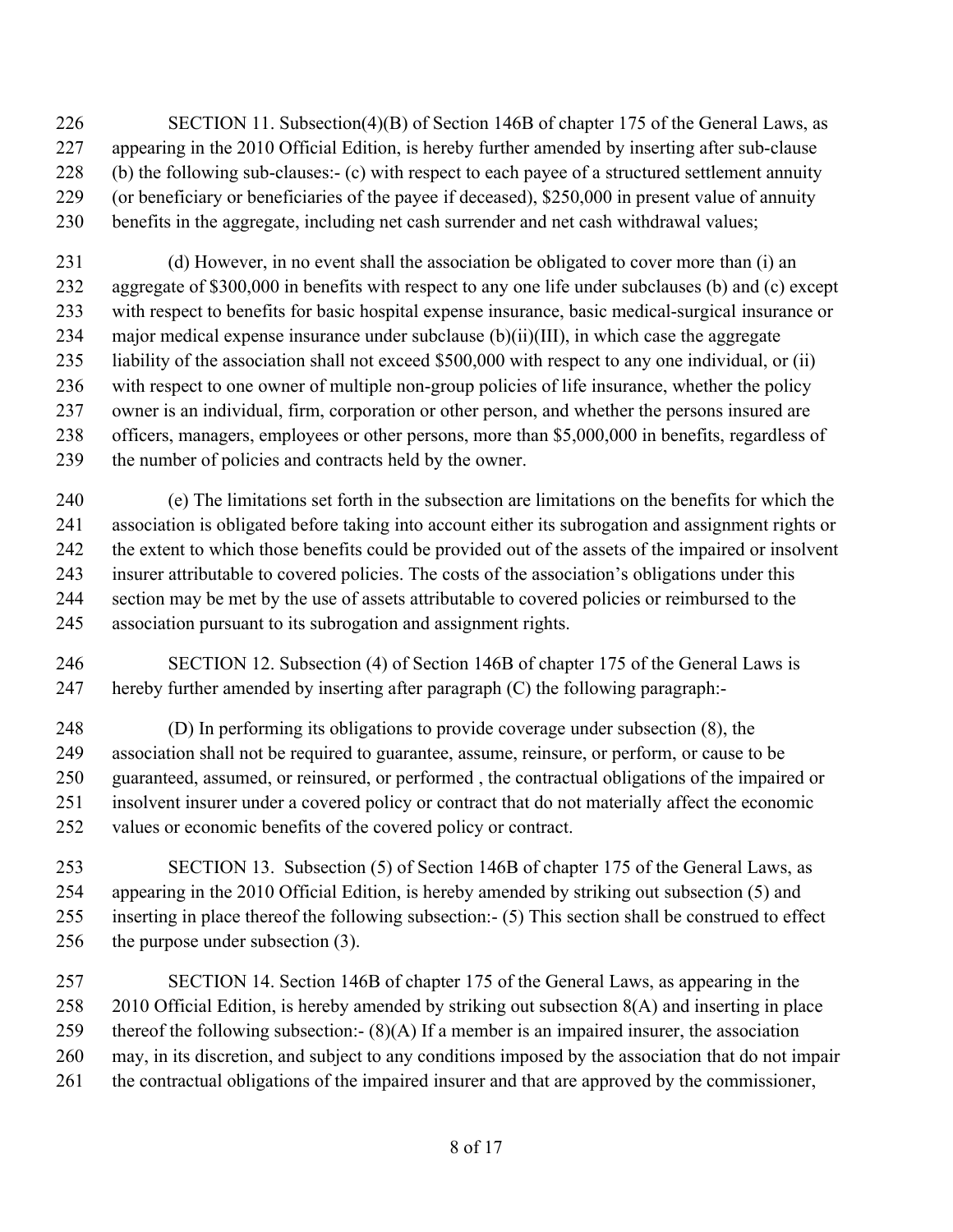- (1) Guarantee, assume or reinsure or cause to be guaranteed, assumed, or reinsured, any or all of the policies or contracts of the impaired insurer; or
- (2) Provide such monies, pledges, loans, guarantees or other means as are proper to 265 effectuate subsection  $(8)(A)(1)$  and assure payment of the contractual obligations of the impaired 266 insurer pending action under subsection  $(8)(A)(1)$ .
- SECTION 15. Section 146B of chapter 175 of the General Laws is hereby amended by striking out subsection 8(B).
- SECTION 16. Section 146B of chapter 175 of the General Laws, as appearing in the 2010 Official Edition, is hereby amended by striking out, in line 226, "(C)" and inserting in place thereof the following:- (B)
- SECTION 17. Section 146B of chapter 175 of the General Laws, as appearing in the 2010 Official Edition, is hereby amended by striking out, in line 236, "(D)" and inserting in place thereof the following:- (C)
- SECTION 18. Section 146B of chapter 175 of the General Laws, as appearing in the 2010 Official Edition, is hereby amended by striking out, in lines 237 through 239, the words 277 "(D)(1) When proceeding under subclause (b) of clause (1) of paragraph (B) or clause (2) of paragraph (C), the association shall, with respect to only life and health insurance policies", and 279 inserting in place thereof the following:- $(C)(1)$  When proceeding under subsection (8)(A) or 280 subsection  $(8)(B)$  clause  $(2)$ , the association shall, with respect to life and health insurance policies and annuities:

 SECTION 19. Said subsection (8) of Section 146B of chapter 175 of the General Laws, as appearing in the 2010 Official Edition, is hereby further amended by striking out, in lines 258 through 271, "(ii) make diligent efforts to provide all known insureds, or owners, if other than the insureds, and group policyholders with respect to group policies, thirty days notice of the termination of the benefits provided; and (iii) with respect to individual policies, make available to each known insured, or owner if other than the insured, and with respect to an individual formerly insured under a group policy who is not eligible for replacement group coverage, make available substitute coverage on an individual basis in accordance with the provisions of clause (2) of paragraph (D), if such insured or owner had a right under law or under the terminated policy to convert coverage to individual coverage or to continue an individual policy in force until a specified age or for a specified time, during which the insurer had no right unilaterally to make changes in any provision of the policy or had a right only to make changes in premium by class" and inserting in place thereof the following:-

 (ii) make diligent efforts to provide all known insureds, annuitants, or owners, if other than the insureds or annuitants, and group policyholders with respect to group policies, thirty days notice of the termination of the benefits provided; and (iii) with respect to individual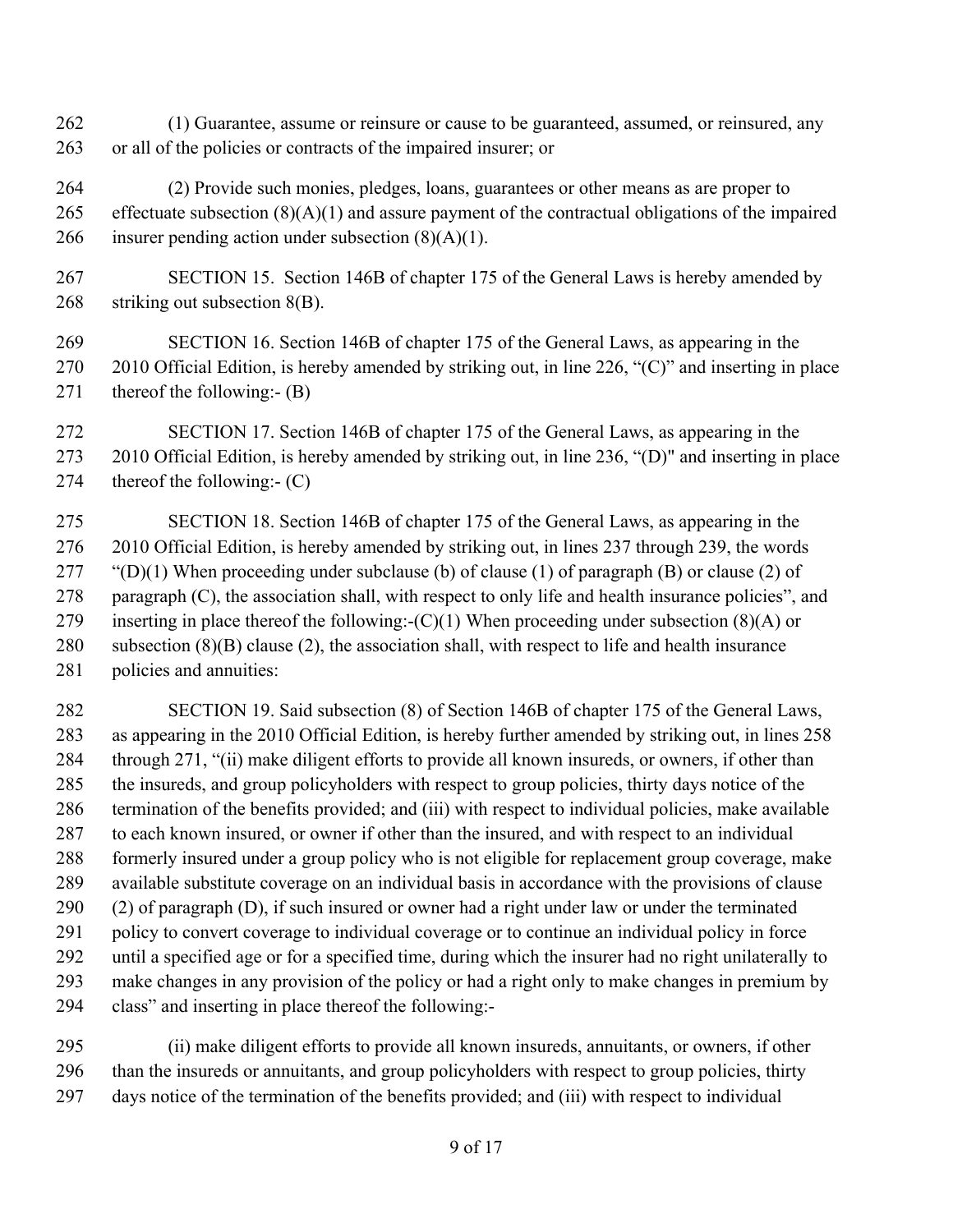- policies, make available to each known insured, annuitant or owner if other than the insured or
- annuitant, and with respect to an individual formerly insured under a group policy who is not
- eligible for replacement group coverage, make available substitute coverage on an individual
- basis in accordance with the provisions of clause (2) of paragraph (C), if such insured or owner
- had a right under law or under the terminated policy to convert coverage to individual coverage
- or to continue an individual policy in force until a specified age or for a specified time, during
- which the insurer had no right unilaterally to make changes in any provision of the policy or had
- a right only to make changes in premium by class.
- SECTION 20. Section 146B of chapter 175 of the General Laws, as appearing in the 2010 Official Edition, is hereby amended by striking out, in line 272, "(D)" and inserting in place thereof the following:- (C)
- SECTION 21. Section 146B of chapter 175 of the General Laws, as appearing in the 2010 Official Edition, is hereby further amended by inserting after the word "association.", in
- 311 lines 303 through 304, the following:- (6) When proceeding under subsection  $(8)(C)(2)$  with

respect to a policy or contract carrying minimum guaranteed interest rates, the association shall

- assure the payment or crediting of a rate of interest consistent with subsection (4)(B)(2)(d ).
- SECTION 22. Section 146B of chapter 175 of the General Laws, as appearing in the 2010 Official Edition, is hereby amended by striking out, in line 305, "(E)" and inserting in place thereof the following:- (D)
- SECTION 23. Section 146B of chapter 175 of the General Laws, as appearing in the 2010 Official Edition, is hereby amended by striking out, in line 312, "(F)" and inserting in place thereof the following:- (E)
- SECTION 24. Section 146B of chapter 175 of the General Laws, as appearing in the 2010 Official Edition, is hereby amended by striking out, in line 316 through 317, the words "(G) In carrying out its duties under paragraphs (B) and (C) of this subsection" and inserting in place thereof the following:- (F) In carrying out its duties under paragraph (B) of this subsection
- SECTION 25. Section 146B of chapter 175 of the General Laws, as appearing in the 2010 Official Edition, is hereby further amended by inserting after the word "value.", in line 329, the following:- In addition, in the event of a temporary moratorium charge imposed by the receivership court on payment of cash values or policy loans, or any other right to withdraw funds held in conjunction with policies or contracts, out of assets of the impaired or insolvent insurer, the association may defer the payment of such values, policy loans or other rights by the association for a period of the moratorium or moratorium charge imposed by the receivership court, except for claims covered by the association to be paid in accordance with a hardship procedure established by the liquidator or rehabilitator and approved by the receivership court.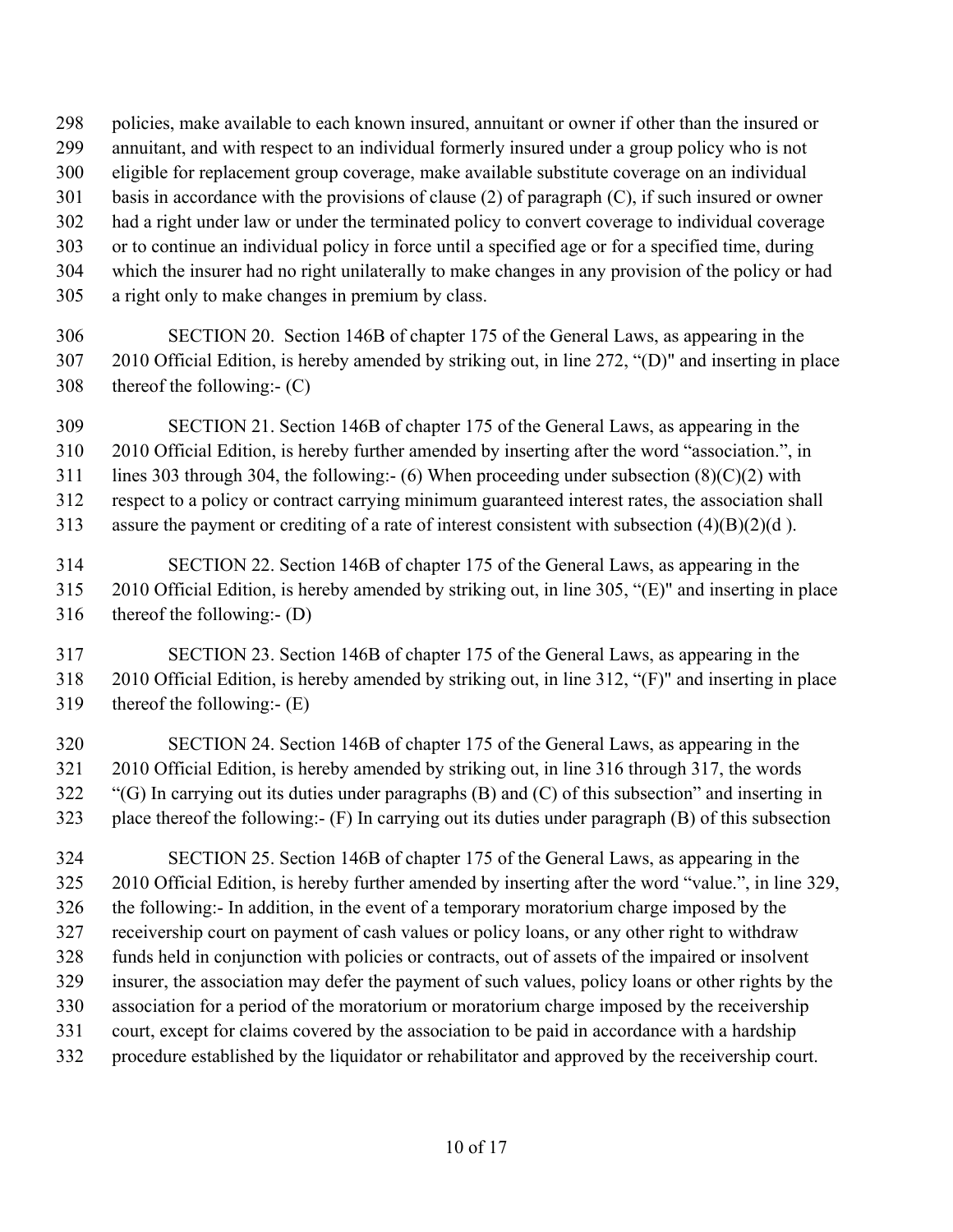- SECTION 26. Section 146B of chapter 175 of the General Laws, as appearing in the 2010 Official Edition, is hereby amended by striking out, in line 330 through 331, the words "(H) If the association fails to act within a reasonable period of time as provided in paragraphs (B), (C), and (D)" and inserting in place thereof the following:- (G) If the association fails to act within a reasonable period of time as provided in paragraphs (B) and (C)
- SECTION 27. Section 146B of chapter 175 of the General Laws, as appearing in the 2010 Official Edition, is hereby amended by striking out, in line 334, "(I)" and inserting in place thereof the following:- (H)
- SECTION 28. Section 146B of chapter 175 of the General Laws is hereby amended by striking out subsection 8(J), as appearing in the 2010 Official Edition, and inserting in place thereof the following subsection:-
- (8)(I). The association, shall have standing to appear or intervene before any court or agency in the commonwealth with jurisdiction over an impaired or insolvent insurer concerning which the association is or may become obligated under this section or with jurisdiction over any person or property against whom the association may have rights through subrogation or otherwise. Such standing shall extend to all matters germane to the powers and duties of the association, including, but not limited to, proposals for reinsuring, modifying or guaranteeing the covered policies or contracts of the impaired or insolvent insurer and the determination of the covered policies or contracts and contractual obligations. The association shall also have the right to appear or intervene before a court or agency in any other state with jurisdiction over an impaired or insolvent insurer for which the association is or may become obligated or with jurisdiction over any person or property against whom the association may have rights through subrogation of the insurer's policyholders.
- SECTION 29. Section 146B of chapter 175 of the General Laws, as appearing in the 2010 Official Edition, is hereby amended by striking out, in line 352, "(K)" and inserting in place thereof the following:- (J)
- SECTION 30. Section 146B of chapter 175 of the General Laws, as appearing in the 2010 Official Edition, is hereby further amended by inserting after the word "contracts.", in lines 371 through 372, the following:- (4) If the preceding provisions of this paragraph are invalid or ineffective with respect to any person or claim for any reason, the amount payable by the Association with respect to the related coverage obligations shall be reduced by the amount realized by any other person with respect to the person or claim that is attributable to the polices (or portion thereof) covered by the Association.
- (5) If the Association has provided benefits with respect to a covered obligation and a person recovers amounts as to which the Association has rights as described in the preceding paragraphs of this subsection, the person shall pay to the Association the portion of the recovery attributable to the policies (or portion thereof) covered by the Association.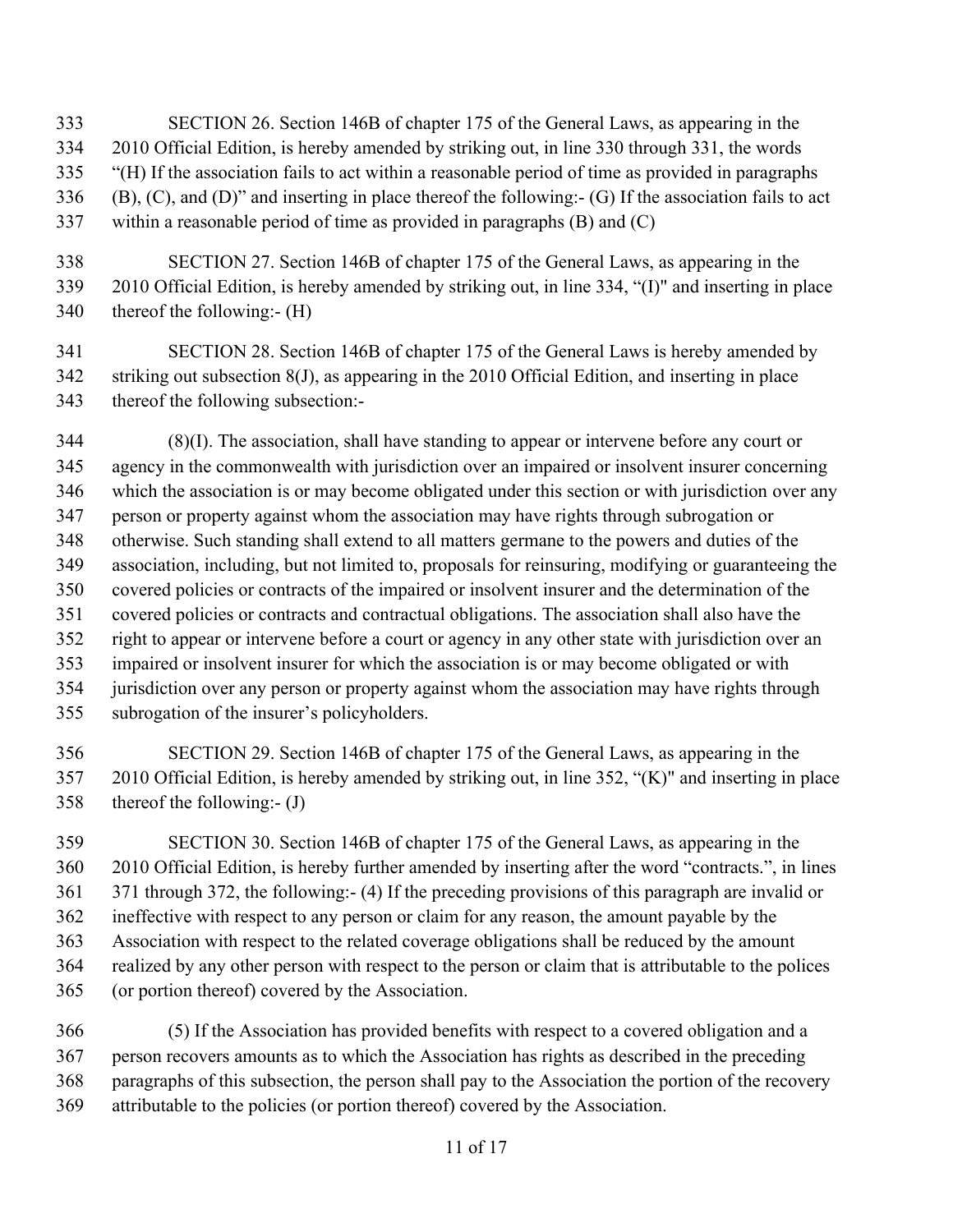SECTION 31. Section 146B of chapter 175 of the General Laws, as appearing in the 2010 Official Edition, is hereby amended by striking out, in lines 373 through 376, the words "(L) The association may: (i) enter into such contracts as are necessary or proper to carry out the provisions and purposes of this section; (ii) sue or be sued, including taking any legal actions necessary or proper for recovery of any unpaid assessments under subsection (9)", and inserting in place thereof the following:- (K) In addition to the rights and powers elsewhere in this section, the association may: (i) enter into such contracts as are necessary or proper to carry out the provisions and purposes of this section; (ii) sue or be sued, including taking any legal actions necessary or proper for recovery of any unpaid assessments under subsection (9) and to settle claims or potential claims against it

 SECTION 32. Subsection (8) of Section 146B of chapter 175 of the General Laws, as appearing in the 2010 Official Edition, is hereby further amended by inserting the following paragraphs:- (L) (1) (a) At any time within one hundred eighty (180) days of the date of the order of liquidation, the association may elect to succeed to the rights and obligations of the ceding member insurer that relate to policies or annuities covered, in whole or in part, by the association, in each case under one or more reinsurance contracts entered into by the insolvent insurer and its reinsurers and selected by the association. Any such assumption shall be effective as of the date of the order of liquidation. The election shall be effected by the association or the National Organization of Life and Health Insurance Guaranty Associations (NOLHGA) on its behalf sending written notice, return receipt requested, to the affected reinsurers.

 (b) To facilitate the earliest practicable decision about whether to assume any of the contracts of reinsurance, and in order to protect the financial position of the estate, the receiver and each reinsurer of the ceding member insurer shall upon request make available to the association or NOLHGA on its behalf as soon as possible after commencement of formal delinquency proceedings (i) copies of in-force contracts of reinsurance and all related files and records relevant to the determination of whether such contracts should be assumed, and (ii) notices of any defaults under the reinsurance contracts or any known event or condition which with the passage of time could become a default under the reinsurance contracts.

 (c) The following (i) through (iv) shall apply to reinsurance contracts so assumed by the association:

 (i) The association shall be responsible for all unpaid premiums due under the reinsurance contracts for periods both before and after the date of the order of liquidation and shall be responsible for the performance of all other obligations to be performed after the date of the order of liquidation, in each case which relate to policies or annuities covered, in whole or in part, by the association. The association may charge policies or annuities covered in part by the association, through reasonable allocation methods, the cost for reinsurance in excess of the obligations of the association and shall provide notice and an accounting of these charges to the liquidator;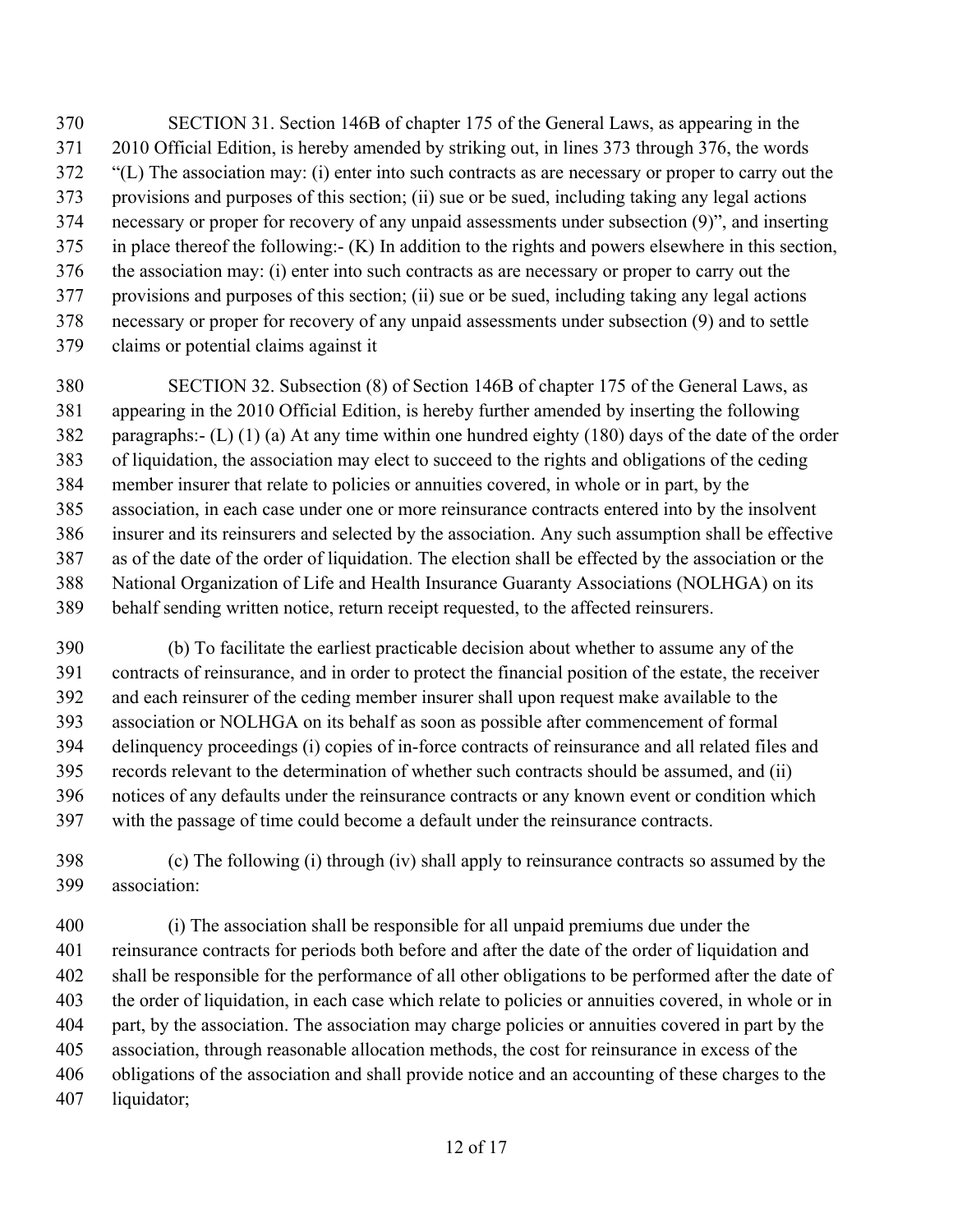(ii) The association shall be entitled to any amounts payable by the reinsurer under the reinsurance contracts with respect to losses or events that occur in periods after the date of the order of liquidation and that relate to policies or annuities covered, in whole or in part, by the association, provided that, upon the receipt of any such amounts, the association shall be obligated to pay to the beneficiary under the policy or annuity on account of which the amounts were paid a portion of the amount equal to the lesser of:

(A) The amount received by the association; and

 (B) The excess of the amount received by the association over the amount equal to the benefits paid by the association on account of the policy or annuity less the retention of the insurer applicable to the loss or event.

 (iii) Within thirty (30) days following the associations election, (the "election date"), the association and each reinsurer under contracts assumed by the association shall calculate the net balance due to or from the association under each reinsurance contract as of the election date with respect to policies or annuities covered, in whole or in part, by the association, which calculation shall give full credit to all items paid by either the insurer or its receiver or the reinsurer prior to the election date. The reinsurer shall pay the receiver any amounts due for losses or events prior to the date of the order of liquidation, subject to any set-off for premiums unpaid for periods prior to the date, and the association or reinsurer shall pay any remaining balance due the other, in each case within five (5) days of the completion of the aforementioned calculation. Any dispute over the amounts due to either the association or the reinsurer shall be resolved by arbitration pursuant to the terms of the affected reinsurance contracts or, if the contract contains no arbitration clause, as otherwise provided by law. If the receiver has received any amounts due the association pursuant to subclause(c)(ii), the receiver shall remit the same to the association as promptly as practicable.

 (iv) If the association, or the receiver, on the association's behalf within sixty (60) days of the election date, pays the unpaid premiums due for periods both before and after the election date that relate to policies or annuities covered, in whole or in part, by the association, the reinsurer shall not be entitled to terminate the reinsurance contracts for failure to pay premium insofar as the reinsurance contracts relate to policies or annuities covered, in whole or in part, by the association, and shall not be entitled to set off any unpaid amounts due under other contracts, or unpaid amounts due from parties other than the association, against amounts due the association.

 (2) During the period from the date of the order of liquidation until the election date (or, if the election date does not occur, until one hundred eighty (180) days after the date of the order of liquidation),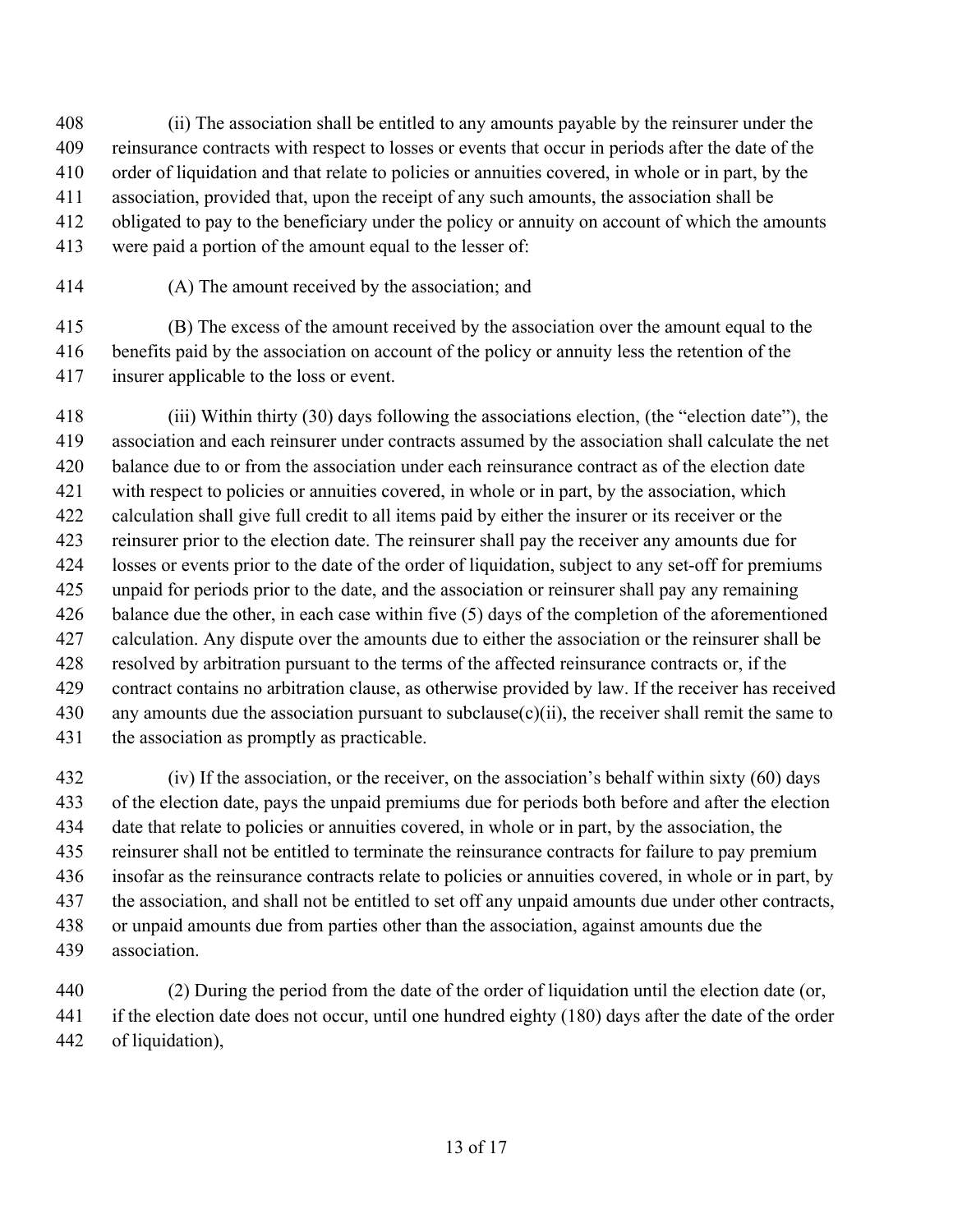- (a) (i) Neither the association nor the reinsurer shall have any rights or obligations under 444 reinsurance contracts that the association has the right to assume under subsection  $(8)(L)(1)$ , whether for periods prior to or after the date of the order of liquidation; and
- (ii) The reinsurer, the receiver and the association shall, to the extent practicable, provide each other data and records reasonably requested;
- (b) Provided that once the association has elected to assume a reinsurance contract, the 449 parties' rights and obligations shall be governed by subsection  $(8)(L)(1)$ .
- (3) If the association does not elect to assume a reinsurance contract by the election date 451 pursuant to subsection  $(8)(L)(1)$ , the association shall have no rights or obligations, in each case for periods both before and after the date of the order of liquidation, with respect to the reinsurance contract.
- (4) When policies or annuities, or covered obligations with respect thereto, are transferred to an assuming insurer, reinsurance on the policies or annuities may also be transferred by the 456 association, in the case of contracts assumed under subsection  $(8)(L)(1)$ , subject to the following;
- (a) Unless the reinsurer and the assuming reinsurer agree otherwise, the reinsurance contract transferred shall not cover any new policies of insurance or annuities in addition to those transferred;
- 460 (b) the obligations described in subsection  $(8)(L)(1)$  shall no longer apply with respect to matters arising after the effective date of the transfer; and
- (c) notice shall be given in writing, return receipt requested, by the transferring party to the affected reinsurer not less than thirty (30) days prior to the effective date of the transfer.
- (5) The provisions of this paragraph shall supersede the provisions of any law or of any affected reinsurance contract that provides for or requires any payment of reinsurance proceeds, on account of losses or events that occur in periods after the date of the order of liquidation, to 467 the receiver of the insolvent insurer or any other person. The receiver shall remain entitled to any amounts payable by the reinsurer under the reinsurance contracts with respect to losses or events that occur in periods prior to the date of the order of liquidation, subject to applicable setoff provisions.
- (6) Except as otherwise provided in this paragraph, nothing in this paragraph shall alter or modify the terms and conditions of any reinsurance contract. Nothing in this paragraph shall abrogate or limit any rights of any reinsurer to claim that it is entitled to rescind a reinsurance contract. Nothing in this paragraph shall give a policyholder or beneficiary an independent cause of action against a reinsurer that is not otherwise set forth in the reinsurance contract. Nothing in this paragraph shall limit or affect the association's rights as a creditor of the estate against the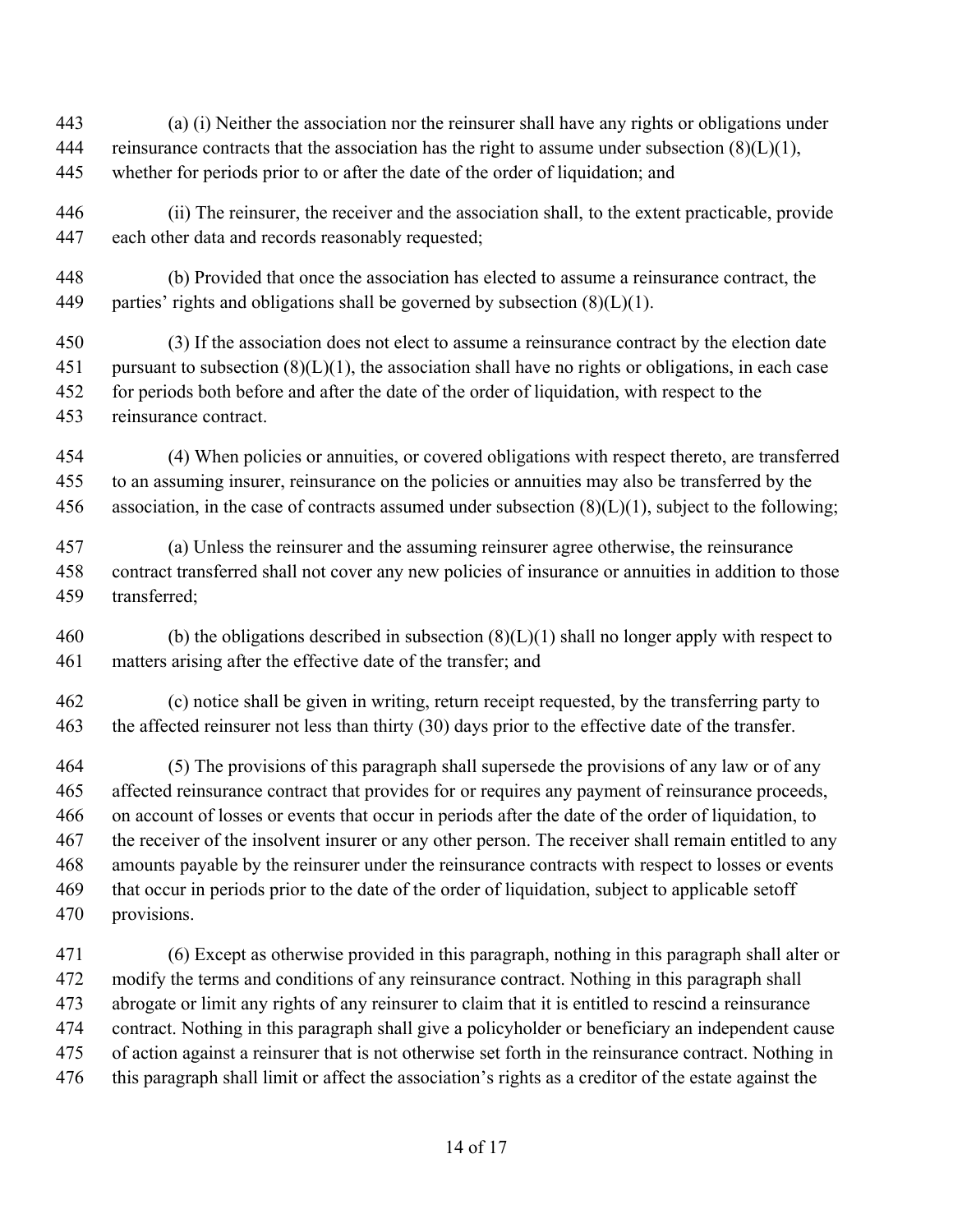assets of the estate. Nothing in this paragraph shall apply to reinsurance agreements covering property or casualty risks.

 (M) In carrying out its duties in connection with guaranteeing, assuming or reinsuring 480 policies or contracts under paragraphs  $(8)(A)$  or  $(8)(B)$  the association may, subject to approval of the receivership court, issue substitute coverage for a policy or contract that provides an interest rate, crediting rate or similar factor determined by use of an index or other external reference stated in the policy or contract employed in calculating returns or changes in value by issuing an alternative policy or contract in accordance with the following provisions;

 (a) In lieu of the index or other external reference provided for in the original policy or contract the alternative policy or contract provides for (i) a fixed interest rate or (ii) payment of dividends with minimum guarantees or (iii) a different method for calculating interest or changes in value;

 (b) There is no requirement for evidence of insurability, waiting period or other exclusion 490 that would not have applied under the replaced policy or contract, and;

 (c) The alternative policy or contract is substantially similar to the replaced policy or contract in all material terms.

 (N) The Board of Directors of the Association shall have discretion and may exercise reasonable business judgment to determine the means by which the Association is to provide the benefits of this section in an economical and efficient manner.

 (O) Where the Association has arranged or offered to provide the benefits of this section to a covered person under a plan or arrangement that fulfills the Association's obligations under this section, the person shall not be entitled to benefits from the Association in addition to or other than those provided under the plan or arrangement.

 SECTION 33. Subsection 9(B) of Section 146B of chapter 175 of the General Laws, as appearing in the 2010 Official Edition, is hereby amended by striking out, in lines 402 through 403, the words " and examinations conducted under the authority of paragraph (E) of subsection (12)".

 SECTION 34. Subsection 9(B) of Section 146B of chapter 175 of the General Laws, as appearing in the 2010 Official Edition, is hereby amended by striking out, in lines 407 through 506 408, " $(A)$ ,  $(B)$  or  $(C)$ " and inserting in place thereof the following:- $(A)$  or  $(B)$ 

 SECTION 35. Subsection 9(C) of Section 146B of chapter 175 of the General Laws, as appearing in the 2010 Official Edition, is hereby amended by striking out, in lines 409 through 414, the words "The amount of any Class A assessment shall be determined by the board of directors and may be made on a pro rata or non-pro rata basis. If made on a pro rata basis, the board of directors may provide that it be credited against future Class B assessments. If it is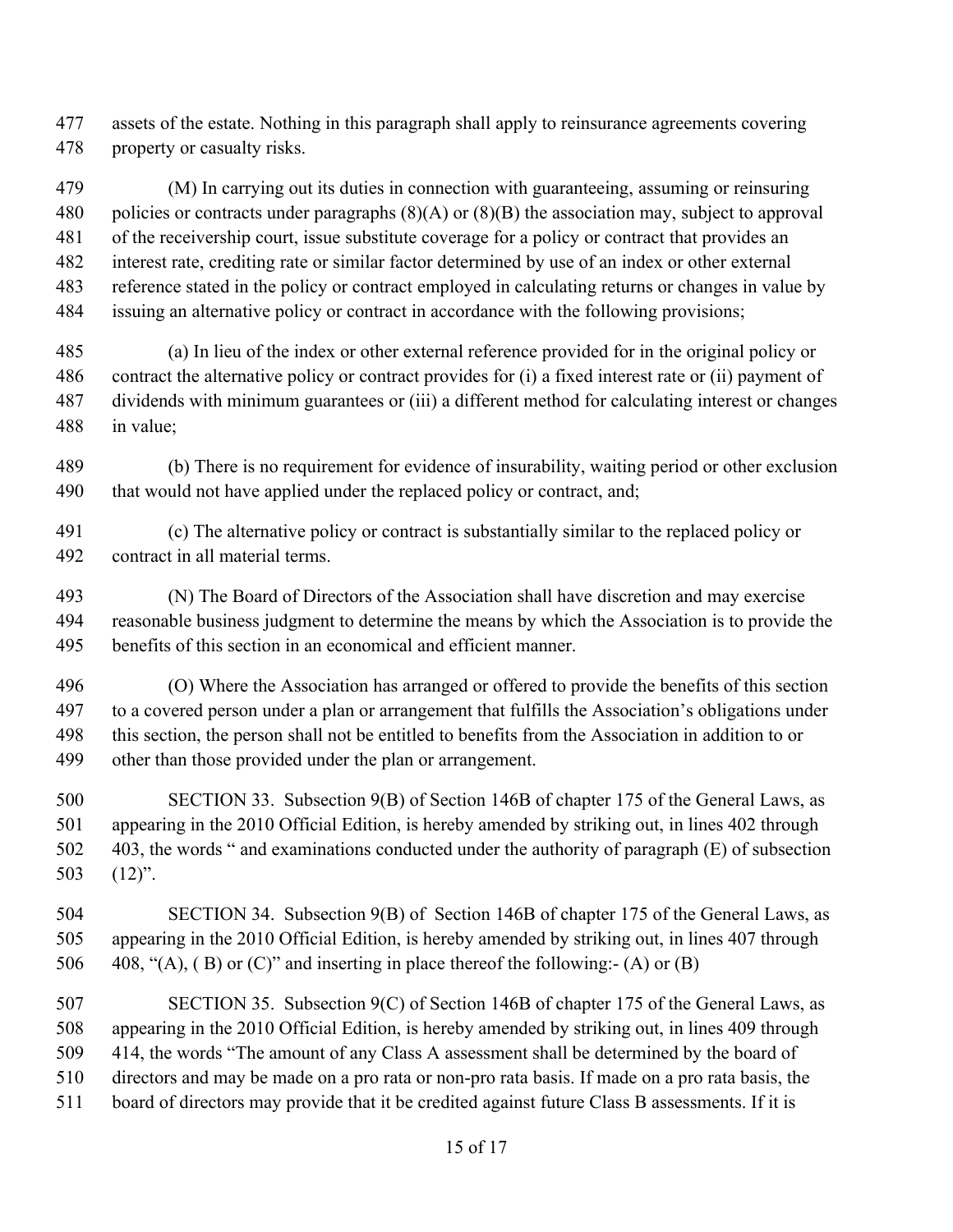- made on a non-pro rata basis, such assessment shall not exceed one hundred and fifty dollars per
- member insurer in any one calendar year." and inserting in place thereof the following:- The
- amount of any Class A assessment shall be determined by the board of directors and may be
- made on a pro rata or non-pro rata basis or any combination thereof. If made on a pro rata basis,
- the board of directors may provide that it be credited against future Class B assessments.
- SECTION 36. Subsection 9(E) of Section 146B of chapter 175 of the General Laws, as appearing in the 2010 Official Edition, is hereby further amended by inserting after "E", in line 519 442, the following:-  $(1)(a)$
- SECTION 37. Subsection 9(E) of Section 146B of chapter 175 of the General Laws, as appearing in the 2010 Official Edition, is hereby further amended by inserting after the word "section.", in line 451, the following:- (b) The board of directors may provide a method of allocating funds among claims, whether relating to one or more impaired or insolvent insurers, when the maximum assessment will be insufficient to cover anticipated claims.
- (2) If the maximum assessment for the life or annuity account in any one year does not provide an amount sufficient to carry out the responsibilities of the association, then pursuant to 527 subsection  $(9)(C)(2)$ , the board of directors shall assess the other account for the necessary 528 additional amount, subject to the maximum stated in subsection  $(9)(E)(1)$  above.
- SECTION 38. Section 146B of chapter 175 of the General Laws, as appearing in the 2010 Official Edition, is hereby amended by striking out, in line 504, "(K)" and inserting in 531 place thereof the following:- (J)
- SECTION 39. Subsection (12) of Section 146B of chapter 175 of the General Laws, as appearing in the 2010 Official Edition, is hereby amended by striking out paragraphs (E), (F) and (G) and inserting in place thereof the following:- (E) The board of directors may, upon majority vote, make recommendations to the commissioner for the detection and prevention of insurer insolvencies.
- SECTION 40. Subsection (14) of section 146B of chapter 175 of the General Laws, as appearing in the 2010 Official Edition, is hereby amended by striking out paragraph (B) and inserting in place thereof the following:- (B) Records shall be kept of all meetings of the board of directors to discuss the activities of the association in carrying out its powers and duties under subsection (8). The records of the association with respect to an impaired or insolvent insurer shall not be disclosed prior to the termination of a liquidation, rehabilitation, or conservation proceeding involving the impaired or insolvent insurer, except (i) upon the termination of the impairment of insolvency of the insurer, or (ii) upon the order of a court of competent jurisdiction. Nothing in this subsection shall limit the duty of the association to render a report of its activities under subsection (15)